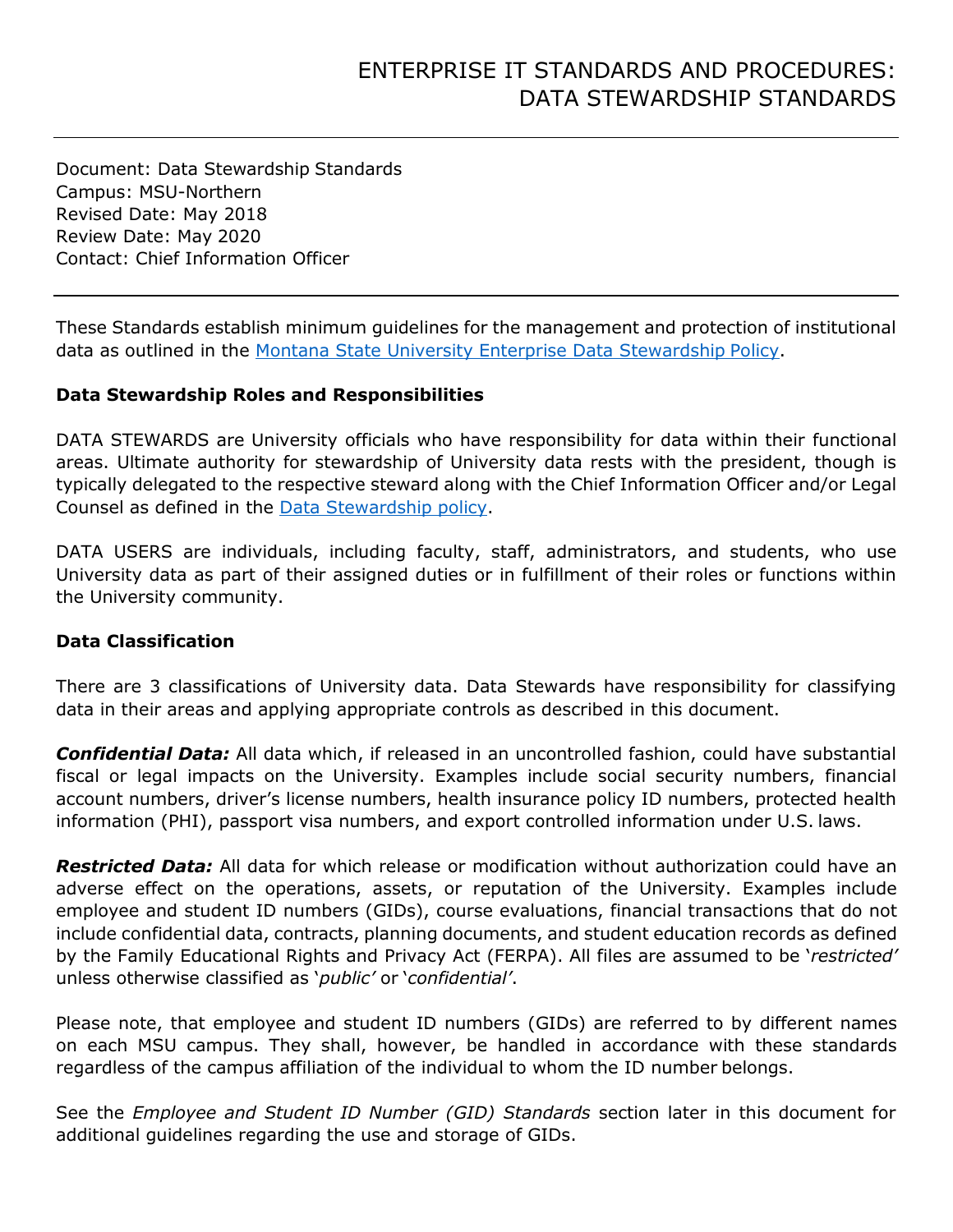*Public Data:* All data that is not restricted by one of the above classifications and may be released to the general public in a controlled manner, such as information designated as "Directory Information" under University policy pertaining to FERPA. Other examples include course schedules, public web pages, campus maps, policy documents, faculty publications, job opening announcements, and press releases.

Storage of payment card data is not addressed in this document. For guidance on handling of information subject to Payment Card Industry Data Security Standards (PCI-DSS), please contact the MSU-Northern Business Services.

Storage and backups of research data are not addressed in this document. While most research data are classified as *Restricted*, proper data identification and storage is the responsibility of the Data User with guidance from the Data Steward and Chief Information Officer.

# **Data Storage**

In all cases, it is expected that *Confidential* and *Restricted* data will be stored on servers managed by Information Technology Services (ITS) or on approved hosted services, not desktop or mobile systems, or any unencrypted portable data storage devices. Proper management includes compliance with the [MSU Enterprise Technology Management](http://www.montana.edu/policy/enterprise_it/technology_management.html) Policy.

Storage of *Confidential Data* outside of Sulafat is prohibited. Where: "Sulafat" refers to the ITSmanaged server sulafat.msun.edu.

Storage of *Restricted Data* outside of centrally managed servers or approved hosted services is prohibited unless authorized per a documented discussion with the appropriate Data Steward and the Chief Information Officer. Furthermore, servers housing *Restricted Data* will conform to the above guidelines and employ the following additional controls:

- Data will be encrypted through the use of database or file system encryption techniques whenever possible.
- Authorized users will gain access through encrypted authentication.
- Transmission of data between client and server will be encrypted whenever possible without introducing additional security risks.
- Access must be authorized by the Data Steward (or their designate).
- All data and system access will be logged and logs will be preserved for a minimum of 8 weeks.

A subset of *Restricted* data, **not including** FERPA-protected information, such as materials associated with search committees, may be stored on managed servers such as Rigel. Where: "Rigel" refers to the ITS-managed fileserver, rigel.msun.edu. Please contact the Information Technology Services for analysis and determination of appropriate use of such managed servers.

While *Public Data* may be stored on local desktop hard drives and removable media, this practice is not advised as it carries risk of data loss due to hardware failure.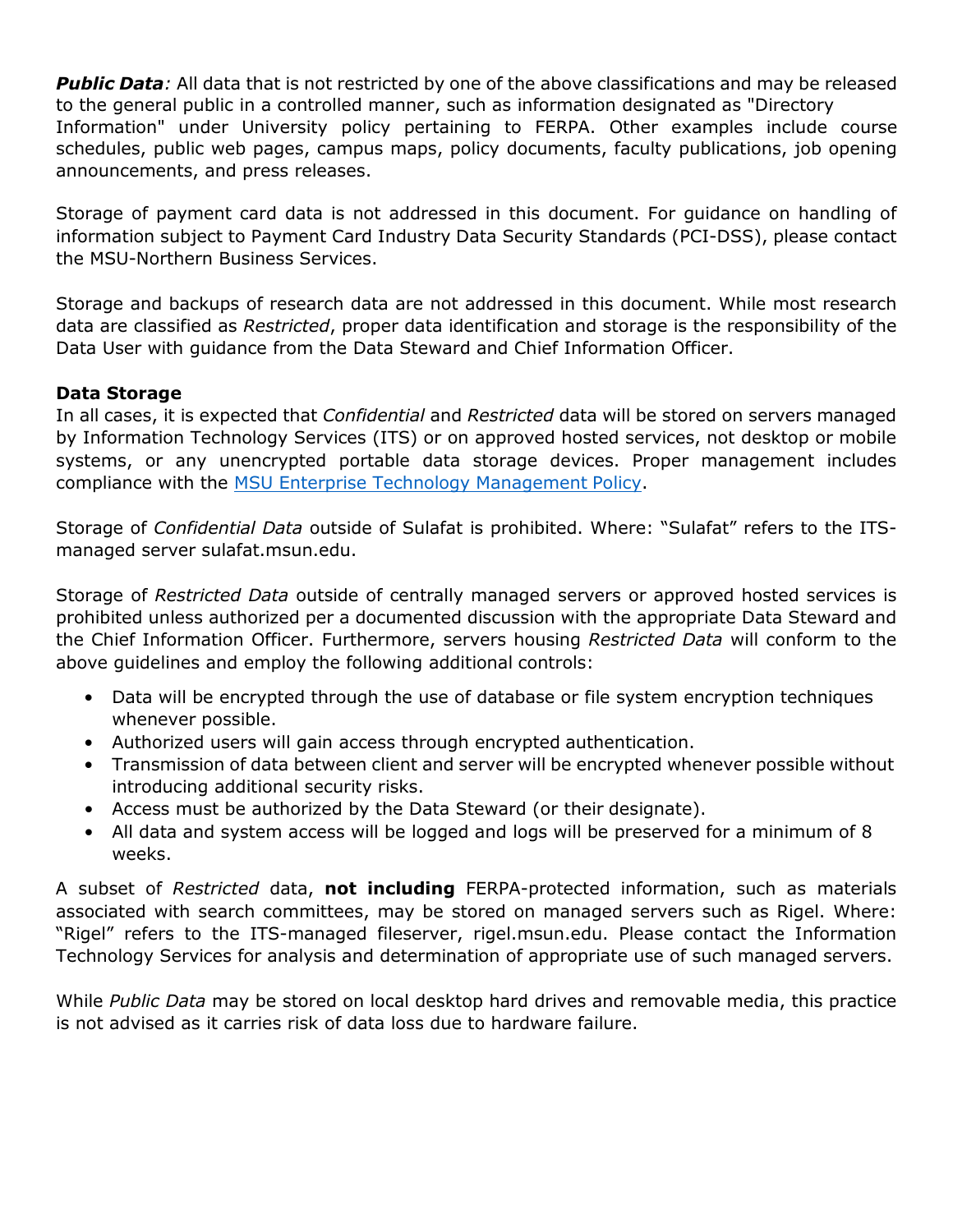Permissible storage solutions for each Data Classification are as follows:

|                          | Hard Drive or<br>Removable Media | Rigel | Box/OneDrive | Sulafat |
|--------------------------|----------------------------------|-------|--------------|---------|
| <b>Public Data</b>       |                                  |       |              |         |
| <b>Restricted Data</b>   |                                  |       |              |         |
| <b>Confidential Data</b> |                                  |       |              |         |

Where: "Box" refers to University-managed storage accounts on box.com. Where: "OneDrive" refers to University-managed storage accounts on Office 365.

Note that University-managed Box/OneDrive accounts may be used for storage of *Restricted Data*  including education records as defined by FERPA. Use of other cloud storage solutions, such as Google Docs or Dropbox, have **not** been approved by the University for storage of FERPA *restricted*  data.

Additionally, note that University data stored in non-MSU approved cloud services are subject to MSU Data Stewardship Standards. It is the responsibility of the Data User, in conjunction with the Data Steward, to ensure that proper controls and practices are in-place.

### **Data Sharing**

*Public Data* may be shared through any means including managed file services,publicly-available web servers, and University email accounts.

Sharing of *Confidential* and *Restricted Data*, when necessary, will be accomplished through the use of managed accounts on servers managed as described above. Sharing and distribution of data can be accomplished in the following ways:

- Managed file services: This includes locally-managed systems providing file transfer and storage services using standard technologies such as SMB, SFTP, and WebDAV. *Confidential data* must be encrypted in transit and on disk unless other mitigating controls are in-place and approved by the Chief Information Officer (or designee).
- Managed Web services: This includes hosted solutions including Desire2Learn, Box, OneDrive, or other University-approved systems. Web services hosting *Confidential* or *Restricted Data* will employ secure communications via HTTPS and encrypted authentication for authorized users.

*Email may not be used for Confidential or Restricted Data*. The Data Steward (or their delegate) will be responsible for authorizing access to all *Confidential* and *Restricted Data*.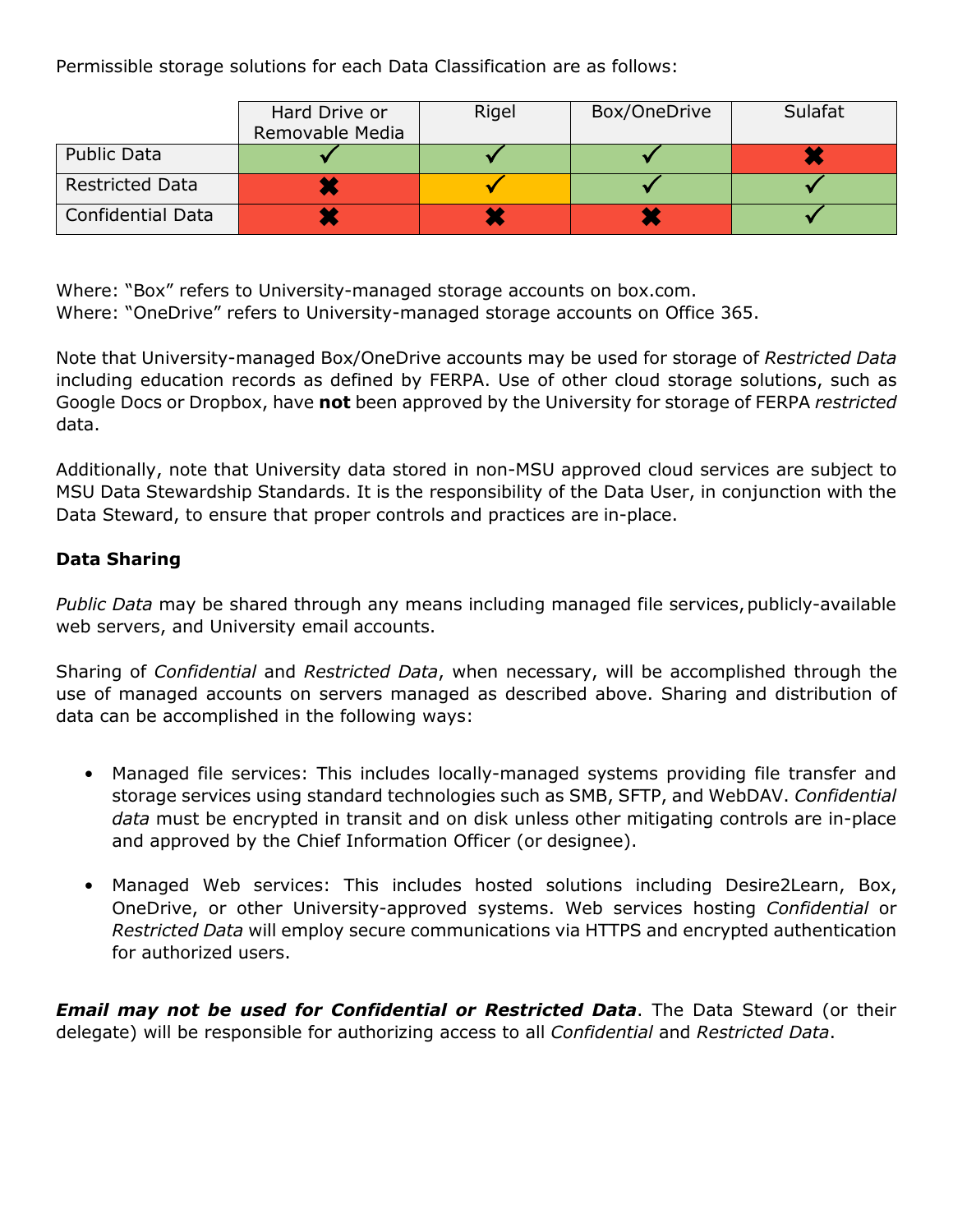# **Data Reporting**

Information is typically extracted from central repositories for reporting purposes. Reporting considerations include:

- Reports should be handled in accordance with above guidelines (i.e. reports with *Confidential* or *Restricted* information should not be distributed via email or stored on local desktops).
- Administrative reporting should be accomplished through central Banner or Argos systems whenever possible.
- Reports should contain only the information needed to meet functional requirements. *Confidential* or *Restricted* information should be contained in reports only when deemed absolutely necessary and approved by the appropriate Data Steward.

# **Data Disposal**

Prior to repurposing or recycling, all electronic information stored on any device will be properly purged. This includes internal and external hard drives and removable media. Guidelines for proper handling of surplus computing equipment are addressed in [Montana Board of Regents of Higher](http://mus.edu/borpol/bor1300/1308.pdf) [Education Information Technology Policy 1308 –](http://mus.edu/borpol/bor1300/1308.pdf) Disposal of Computer Storage Devices.

Paper reports containing *Confidential* or *Restricted* Information will be shredded prior to disposal. A cross-cut shredder is required.

# **Employee and Student ID Number (GID) Standards**

The following section outlines *Restricted Data* guidelines for the employee and student ID numbers (GIDs), clarifies the current GID standards and procedures, and how to request an exception for use and/or storage of GIDs.

- As stated above in the Data Sharing section, restricted data may not be sent through email. However, full GIDs can be emailed if the names, email, addresses or other identifying information are not present in the email.
- Partial GID (last 4 numbers) can be sent through email with the name of the individual to whom it belongs.

# **Storage of GIDs**

GIDs must be stored on Centrally Managed ITS Servers or Data Governance Council Approved Hosted Servers, **not desktop systems**. The campus CIO will be consulted to identify approved third party storage. Proper management of GIDs includes compliance with the [MSU Enterprise](https://www.montana.edu/policy/enterprise_it/technology_management.html) [Technology Management Policy.](https://www.montana.edu/policy/enterprise_it/technology_management.html)

Storage of GIDs outside of centrally managed servers or approved hosted services (like Box) is prohibited unless authorized per a documented [formal request for an exception.](https://www.msun.edu/admin/policies/1300/DataStewardship-GID_Exception_Request_Form.pdf) Furthermore, servers housing GIDs will conform to the above guidelines and employ the following additional controls:

• Data will be encrypted by using database or file system encryption techniques.